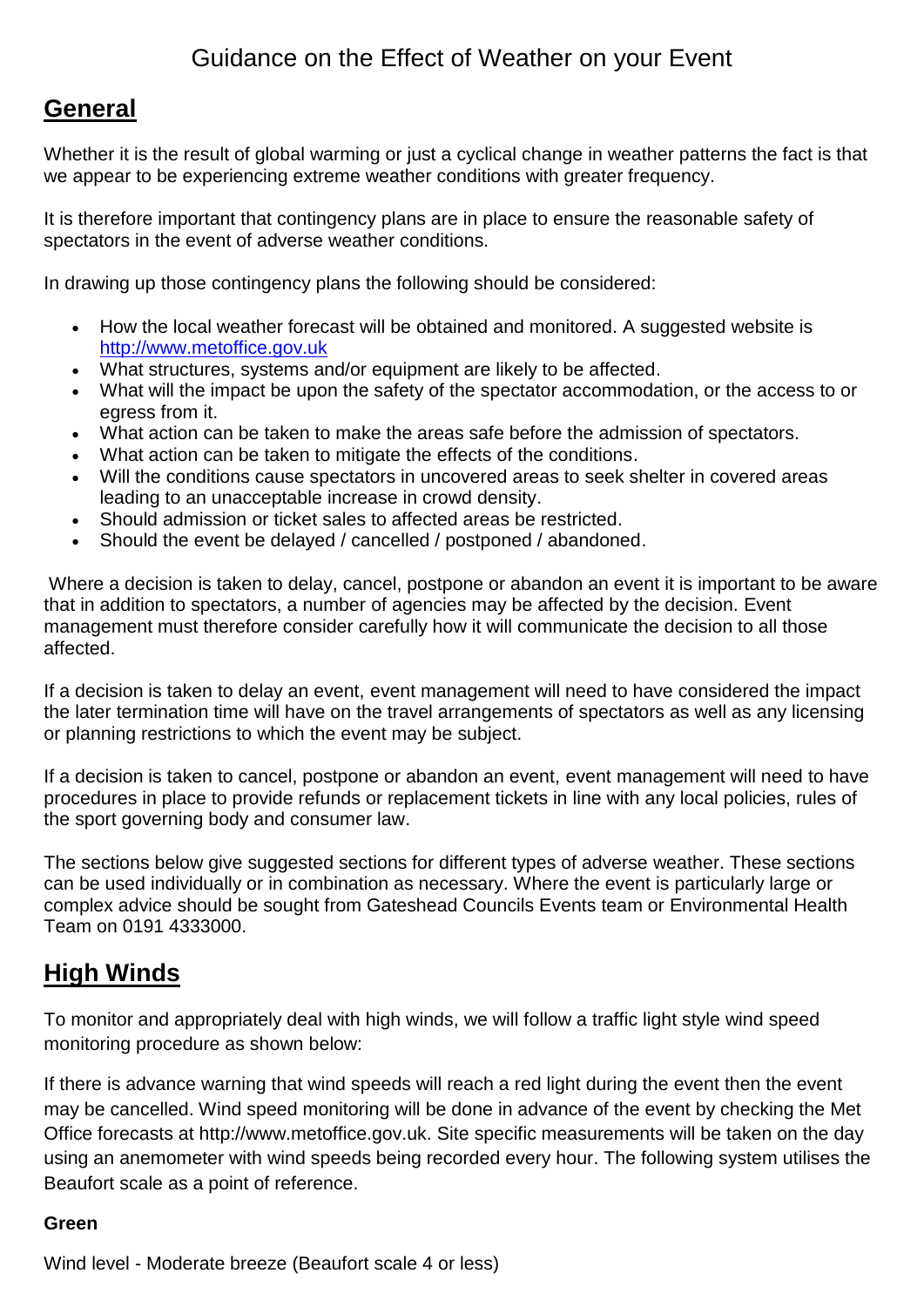- Event to go ahead as scheduled. Monitor wind speed.
- All temporary demountable structures are set up in accordance with manufacturer guidelines, weighted to the ground and (where possible) tethered to a permanent structure (i.e. fence). Unless 'green light' conditions are met, the structure must be disassembled

## **Amber**

Wind level - Fresh breeze (Beaufort scale 5)

- Set up for event can take place provided extra care is taken and side panels are not installed
- If structures are already set up, side panels and/or roof panels to be taken down to allow for wind relief
- Monitor wind speed
- Gazebos taken down if wind speed 23mph or more or if any structures display signs of serious instability or weakening

## **Red**

Wind level – Strong breeze (Beaufort scale 6 or higher)

- Site evacuation of all visitors
- Take down all structures in accordance with manufacturer guidelines
- Site evacuation of all traders and event staff
- Event cancelled
- Close off site

| Number         | Speed     | Description          | <b>Observed Conditions</b>                               |
|----------------|-----------|----------------------|----------------------------------------------------------|
| 0              | $\leq$ 1  | Calm                 | Calm. Smoke rises vertically.                            |
|                | $1-3$     | Light air            | Wind motion visible in smoke.                            |
| $\overline{2}$ | $3 - 7$   | Light breeze         | Wind felt on exposed skin. Leaves rustle.                |
| $\overline{3}$ | $8-12$    | Gentle breeze        | Leaves and smaller twigs in constant motion.             |
| $\overline{4}$ | $13 - 17$ | Moderate breeze      | Dust and loose paper raised. Small branches begin to     |
|                |           |                      | move.                                                    |
| S              | 18-24     | <b>Fresh breeze</b>  | Branches of a moderate size move. Small trees begin to   |
|                |           |                      | sway. Gazeebos blow away.                                |
| 6              | $25 - 30$ | <b>Strong breeze</b> | Large branches in motion. Whistling heard in overhead    |
|                |           |                      | wires. Umbrella use becomes difficult.                   |
| $\overline{7}$ | 31-38     | Near gale            | Whole trees in motion. Effort needed to walk against the |
|                |           |                      | wind. Swaying of skyscrapers may be felt.                |
| 8 <sup>°</sup> | $39-46$   | Gale                 | Twigs broken from trees. Cars veer on road.              |
| 9              | $47 - 54$ | <b>Strong gale</b>   | Larger branches break off trees and some small trees     |
|                |           |                      | blow over. Construction / temporary signs blow over.     |
|                |           |                      | Damage to marquees.                                      |
| 10             | $55 - 63$ | <b>Storm</b>         | Trees are broken off or uprooted. Saplings bent and      |
|                |           |                      | deformed.                                                |
| 11             | $64 - 72$ | <b>Violent storm</b> | <b>Widespread vegetation damage. Damage to most</b>      |
|                |           |                      | roofing surfaces.                                        |
| 12             | >72       | hurricane            | Considerable and widespread damage to vegetation.        |
|                |           |                      | Windows broken. Structural damage to mobile homes.       |
|                |           |                      | Debris hurled about.                                     |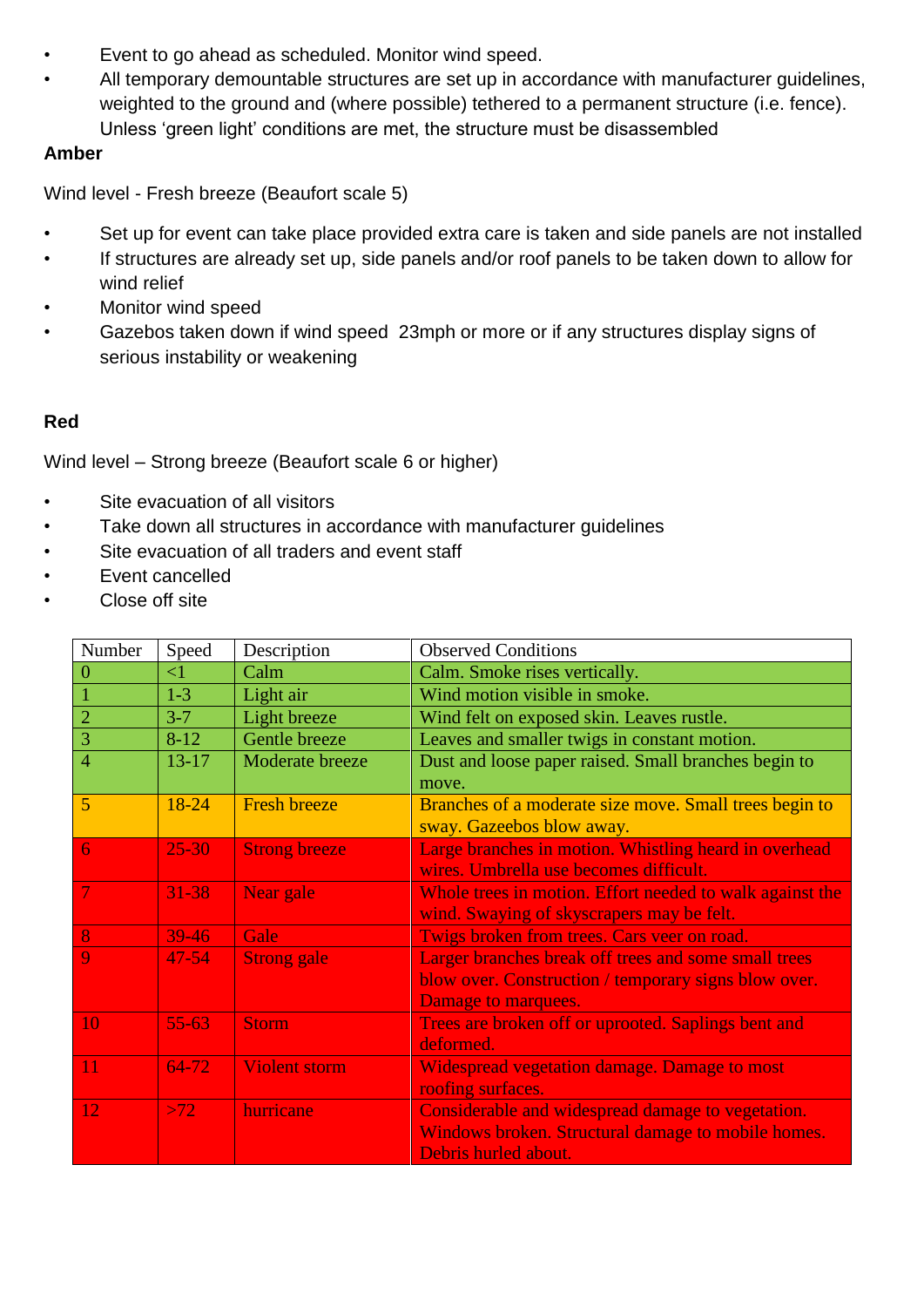# **High Rainfall**

If there is advance warning that heavy rain will occur during the event then the event may be cancelled. Expected rainfall will be checked in advance of the event by checking the Met Office forecasts at http://www.metoffice.gov.uk. Site specific observations will be taken on the day. If the rainfall is considered to be heavy the event will be closed and the site evacuated.



# **Snow or Ice**

If there is advance warning that snow or ice will occur during or on the days prior the event may be cancelled. Forecasts for snow and temperatures will be checked in advance of the event by checking the Met Office forecasts at [http://www.metoffice.gov.uk.](http://www.metoffice.gov.uk/) Where snow is expected in the days prior to the event the site will be evaluated and if safe walkways and public areas will be cleared and gritted prior to the event taking place.

Site specific observations will be taken on the day. If the snow begins to lie and build up the event will be closed and the site evacuated.



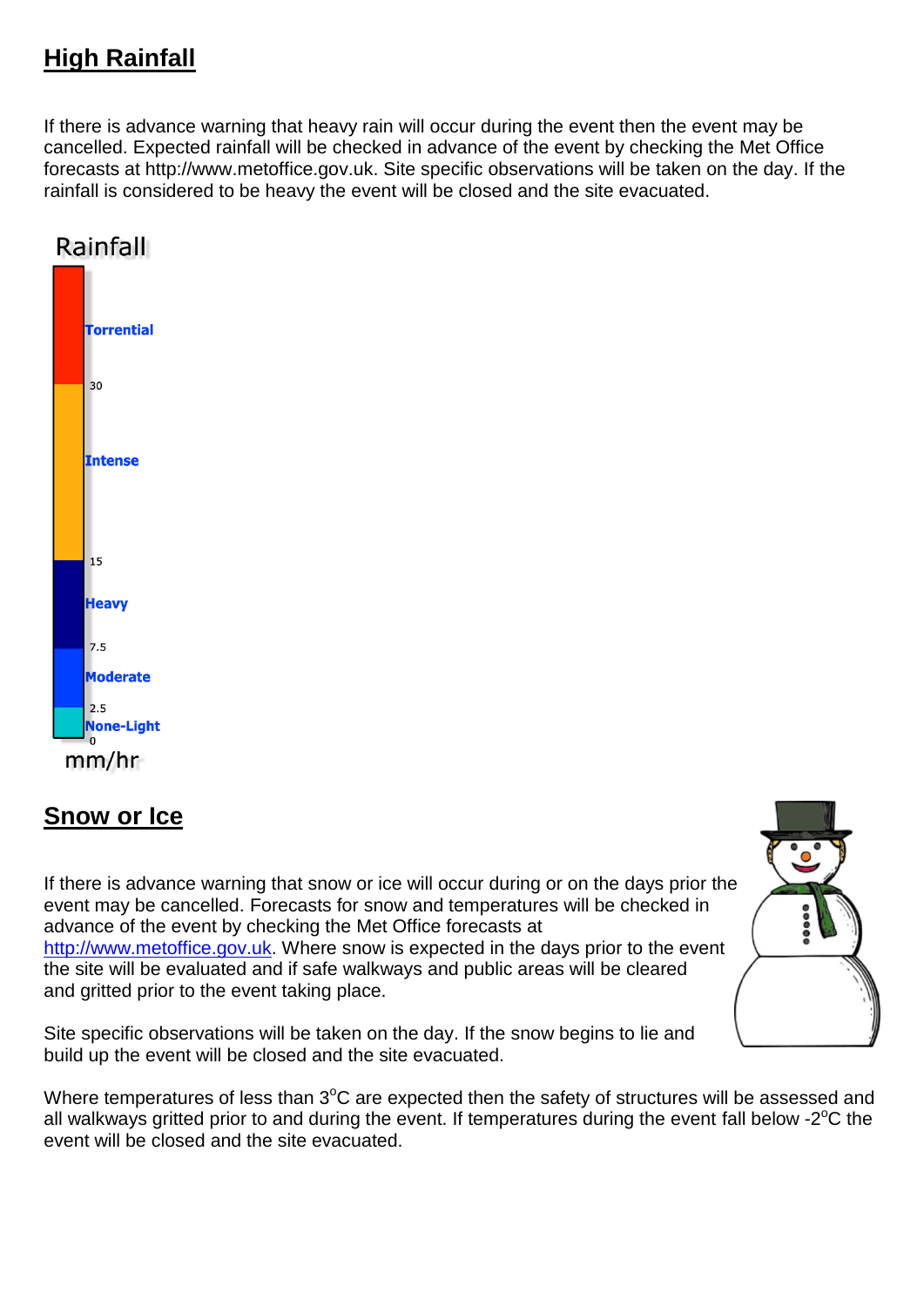# **Thunder and Lightning**

30-60 people are struck by lightning each year in Britain, and on average, there are 3 fatalities each year. Generally the possibility of lightning can be predicted and as with other weather issues the forecast should be checked prior to the event. The Met Office forecasts at [http://www.metoffice.gov.uk](http://www.metoffice.gov.uk/) can be used to check for the possibility of thunder and lightning. If lightning is forecast then a decision needs to be made as to whether the event can proceed. Where it proceeds then you must have a contingency plan for evacuation to a safe location. When lightning is expected tall, large or metal structures should not be allowed, due to the potential to attract lightning, unless provided with suitable protection and earthing.

ROSPA provides advice at [https://www.rospa.com/leisure](https://www.rospa.com/leisure-safety/advice/lightning/)[safety/advice/lightning/](https://www.rospa.com/leisure-safety/advice/lightning/) which is summarised here:



## **Flash to bang**

To check if a storm is coming or going from where you are standing apply the flash to bang principle, counting as soon as the lightening flash is seen until the thunder is heard. 'Flash to bang' is based on the following facts:

- 1. Sound travels at 1 km in 3 seconds (approximately 1 mile every 5 seconds).
- 2. Light travels at 300,000 km per second.
- 3. Lightning will always be seen before thunder.

To calculate the distance between yourself and the storm divide the number of seconds by 3 to find the distance in kilometres.

If the distance between the thunder and lightning increases over a couple of strikes, the storm is moving away from you. If it decreases, it is coming towards you.

#### **30/30 rule**

Research shows that people struck by lightning are predominantly hit before and after the peak of the storm. This means that you should be thinking about the proximity of the lightning, not the occurrence of rain. The 30/30 rule provides a good way of ensuring one is sheltering during the most risky parts of the storm. It proposes that if the flash to bang is 30 seconds in length or less you should seek shelter. Staying inside this shelter is advised until 30 minutes past the last clap of thunder. This ensures that any distant strikes at the beginning of the storm (lightning can travel up to 10 miles), or trailing storm clouds at the back of the storm do not take anyone by surprise.

#### **Seeking shelter**

- Ideally, seek shelter inside a large building or a motor vehicle keeping away from, and getting out of wide, open spaces and exposed hilltops.
- If you are exposed to the elements with nowhere to shelter, make yourself as small a target as possible by crouching down with your feet together, hands on knees and your head tucked in. This technique keeps as much of you off the ground as possible.
- The inside of a car is a safe place to be in a storm, lightning will spread over the metal of the vehicle before earthing to the ground through the tyres.
- If you are golfing and the clubhouse is too far away, your best protection is to leave your clubs and crouch down in a bunker.
- Do not shelter beneath tall or isolated trees, it has been estimated that one in four people struck by lightning are sheltering under trees .